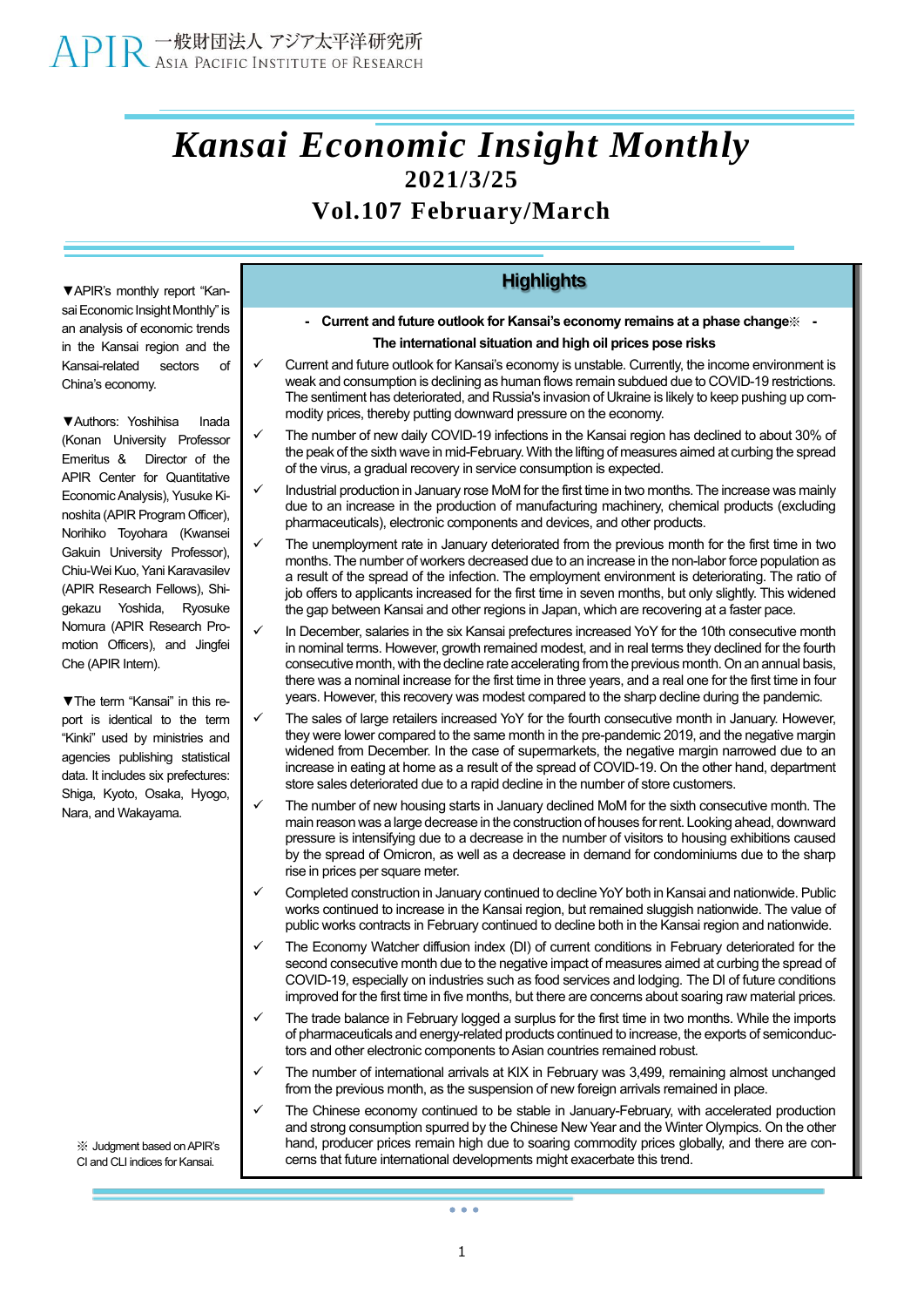|                     | 2021          |                |               |           |               |               |               |                |                        | 2022          |               |               |
|---------------------|---------------|----------------|---------------|-----------|---------------|---------------|---------------|----------------|------------------------|---------------|---------------|---------------|
|                     | Mar           | Apr            | <b>May</b>    | Jun       | Jul           | Aug           | <b>Sep</b>    | Oct            | Nov                    | <b>Dec</b>    | Jan           | Feb           |
| Production          | ₩             | ИN             | 业             | <b>AN</b> | 业             | N             | N             | り              | <b>TN</b>              | $\Rightarrow$ | 4             |               |
| Employment          | ⋓             | NL             | <b>TN</b>     | <b>AN</b> | 业             | N             | $\Rightarrow$ | $\Rightarrow$  | $\Rightarrow$          | $\Rightarrow$ | <b>TN</b>     |               |
| Consumption         | <b>AN</b>     | ИŃ             | $\Rightarrow$ | ↓         | 1             | N             | N             | $\Rightarrow$  | <b>AN</b>              | T             | $\sqrt{1}$    |               |
| Housing             | $\Rightarrow$ | <b>AN</b>      | $\Rightarrow$ | TN        | 4             | <b>TN</b>     | <b>TN</b>     | <b>TN</b>      | $\sqrt{\phantom{.}}\,$ | $\Rightarrow$ | $\Rightarrow$ |               |
| <b>Public Works</b> | $\Rightarrow$ | <b>NV</b>      | <b>TN</b>     | <b>AN</b> | $\Rightarrow$ | <b>TN</b>     | り             | N              | N                      | N             | NIJ           | す             |
| Sentiment           | <b>TN</b>     | N              | 1             | <b>AN</b> | $\Rightarrow$ | N             | 1             | 4 <sup>o</sup> | 4                      | $\Rightarrow$ | N             | W             |
| Trade               | <b>AN</b>     | 4 <sup>N</sup> | <b>1</b> N    | <b>TN</b> | <b>TN</b>     | $\Rightarrow$ | $\Rightarrow$ | <b>TN</b>      | W                      | ↓             | N             | $\mathbf{U}$  |
| China               | ИN            | ИŃ             | T             | <b>AN</b> | $\Rightarrow$ | N             | N             | N              | $\Rightarrow$          | $\Rightarrow$ | $\Rightarrow$ | $\Rightarrow$ |

#### **Trends in the Kansai Economy**

**Criteria for determining the trends**

• **Production**: The trend is positive if there is at least a 0.5% MoM increase in the seasonally adjusted production index released by the Kansai Bureau of Economy, Trade and Industry. If there is a decrease of 0.5% or more, the trend is negative. Otherwise, the trend is stable.

• **Trade**: The trend is positive if there is an improvement in the trade balance of at least JPY 50 billion YoY based on the Osaka Customs trade statistics. If there is a deterioration of more than JPY 50 billion, the trend is negative. Otherwise, the trend is stable.

• **Sentiment**: The trend is positive if the Diffusion Index (DI) for the Kansai region published in the Cabinet Office "Economy Watchers Survey" improves by at least 1 point MoM. If it deteriorates by 1 point or more, the trend is negative. Otherwise, the trend is stable.

• **Consumption**: The trend is positive if the monthly large retail store sales index (all stores) compiled by the Kansai Bureau of Economy, Trade and Industry increases by at least 1% YoY. If it decreases by more than 1%, the trend is downward. Otherwise, the trend is stable.

• **Housing**: The trend is positive if new housing starts increase by 5% or more YoY based on the housing construction statistics published by the Ministry of Land, Infrastructure and Transport. If there is a decrease of 5% or more, the trend is negative. Otherwise, the trend is stable.

• **Employment**: The trend is positive if the seasonally adjusted effective job offerings-to-applicants ratio published by the Ministry of Health, Labor and Welfare improves by at least 0.01. If the ratio deteriorates by 0.01 or more, the trend is negative. Otherwise, the trend is stable.

Public Works : The trend is positive if the monetary value of public works contracts increases by at least 5% YoY based on the advance payment guarantees statistics released by West Japan Construction Assurance Ltd. If it decreases by 5% or more, the trend is negative. Otherwise, the trend is stable.





**Kansai's CI and CLI(2021/4~2022/3) Kansai's CLI and CI: MoM changes (2021/4~2022/3)**



※Economic forecasts are based on the Kansai economic trend indices (CI, CLI) developed by APIR.

 $\sim$   $\sim$   $\sim$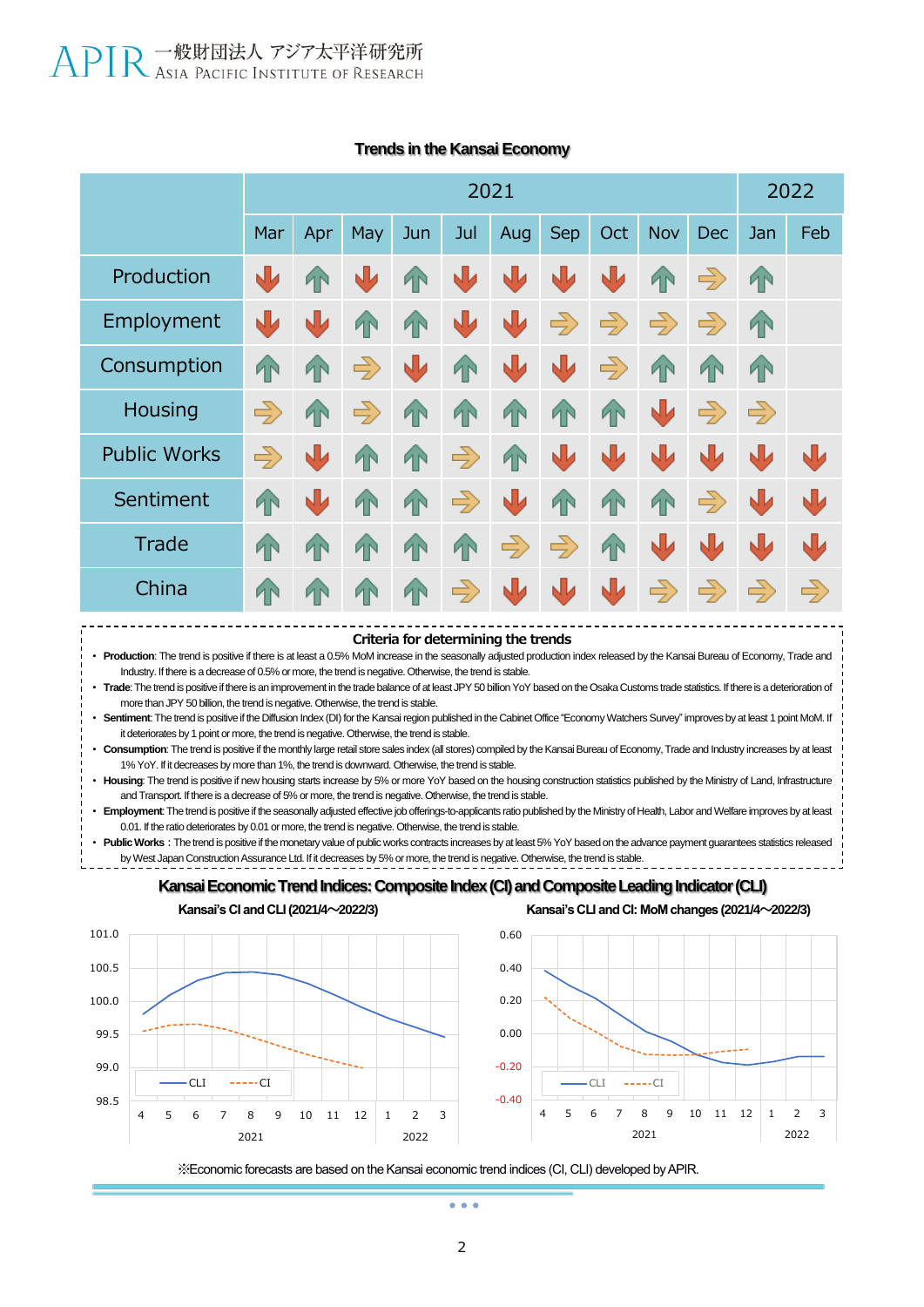#### **Data in Kansai at a glance**



Source: MHLW Source: METI



Source: MHLW, MIAC Source: METI



Source: MOF









Source: CEIC